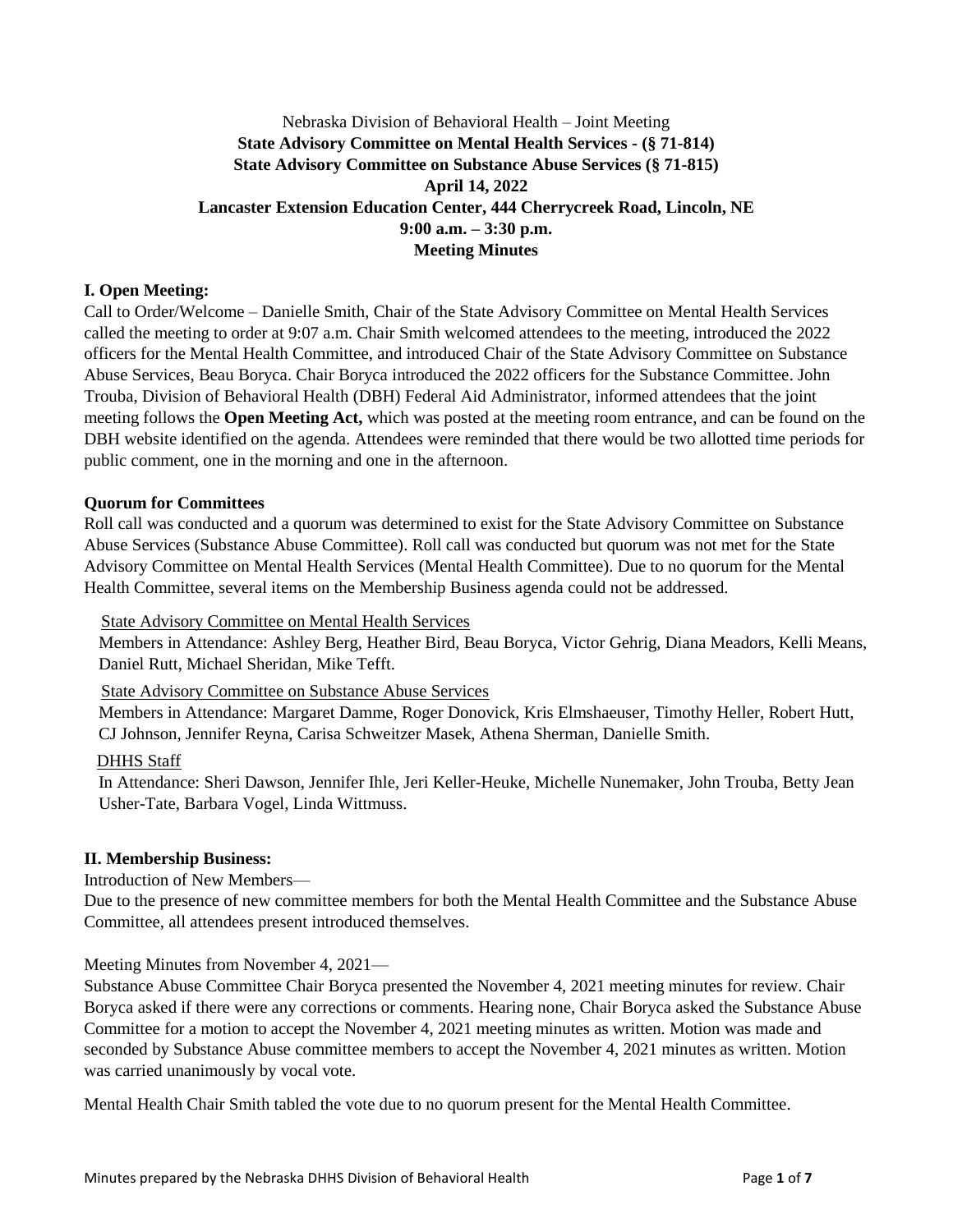Member Term of Appointment Reminder—

John Trouba reminded committee members that terms are three (3) years in length, with a limit of two (2) terms that can be served consecutively. If a member's term expires, they may apply for a different vacant seat, if one exists. Detailed information regarding applying or reapplying will be emailed to committee members. It was noted that this is the last meeting for Substance Abuse Committee members Victor Gehrig and Diana Meadors. These members were thanked for their service to the committee.

Mental Health Committee Election—

Chair Smith tabled the nominations and election of officers for the Mental Health Committee due to no quorum being present. Danielle Smith will remain as Chairperson, and Wendy Kaiser will remain as Secretary, until elections can be held.

## **III. Office of Consumer Affairs Updates:**

Jennifer Ihle, Office of Consumer Affairs (OCA) Program Coordinator, gave an update on OCA trainings to be offered this year and opened discussion on what other training topics and systems information would be beneficial to incorporate.

Among the training suggestions from committee members were the following topics:

- Consumer Training on Privacy:
	- o MLTC resource is the statewide exchange Seek Help
	- o How incarceration affects MLTC enrollment and eligibility
	- o How privacy and confidential information is managed by Parole and Probation
- Resources for Parents and Family Organizations Training
- Cultural Equity and Diversity Training:
	- o Facts about diversity in the state
	- o How cultural background impacts trust with providers
	- o Base level of cultural competencies
- Psychiatric Advanced Directives Training:
	- o LB 247, passed in 2020, establishes the Advanced Mental Health Directives.
	- o [http://dhhs.ne.gov/Behavioral%20Health%20Documents/Advanced%20Mental%20Health%20Directi](http://dhhs.ne.gov/Behavioral%20Health%20Documents/Advanced%20Mental%20Health%20Directive%20FAQ.pdf) [ve%20FAQ.pdf](http://dhhs.ne.gov/Behavioral%20Health%20Documents/Advanced%20Mental%20Health%20Directive%20FAQ.pdf)
- Alternatives to Guardianship training
- Mental Health Respite Care training:
	- o Training for families of youth and young adults from a parental perspective
- LGBTQ Community:
	- o Names and pronouns usage
	- o How to manage paperwork related to LGBTQ chosen or preferred name versus legal name
- Consumer Training Preparation for Serving on Boards and Committees
- Committee Member Training On Consumer Advocacy

Information was presented about the Recovery Friendly Workplace concept and the OCA's plans to create the Nebraska Recovery Friendly Workplace Initiative (RFWI). The slide show that was presented will be posted on the DBH website as part of this meeting's materials. The video on New Hampshire's RFWI can be viewed at [https://youtu.be/0QvowsecnuE.](https://youtu.be/0QvowsecnuE)

Discussion was held regarding what a recovery friendly workplace should offer employees:

Sensitive to needs for reasonable accommodation to support recovery needs.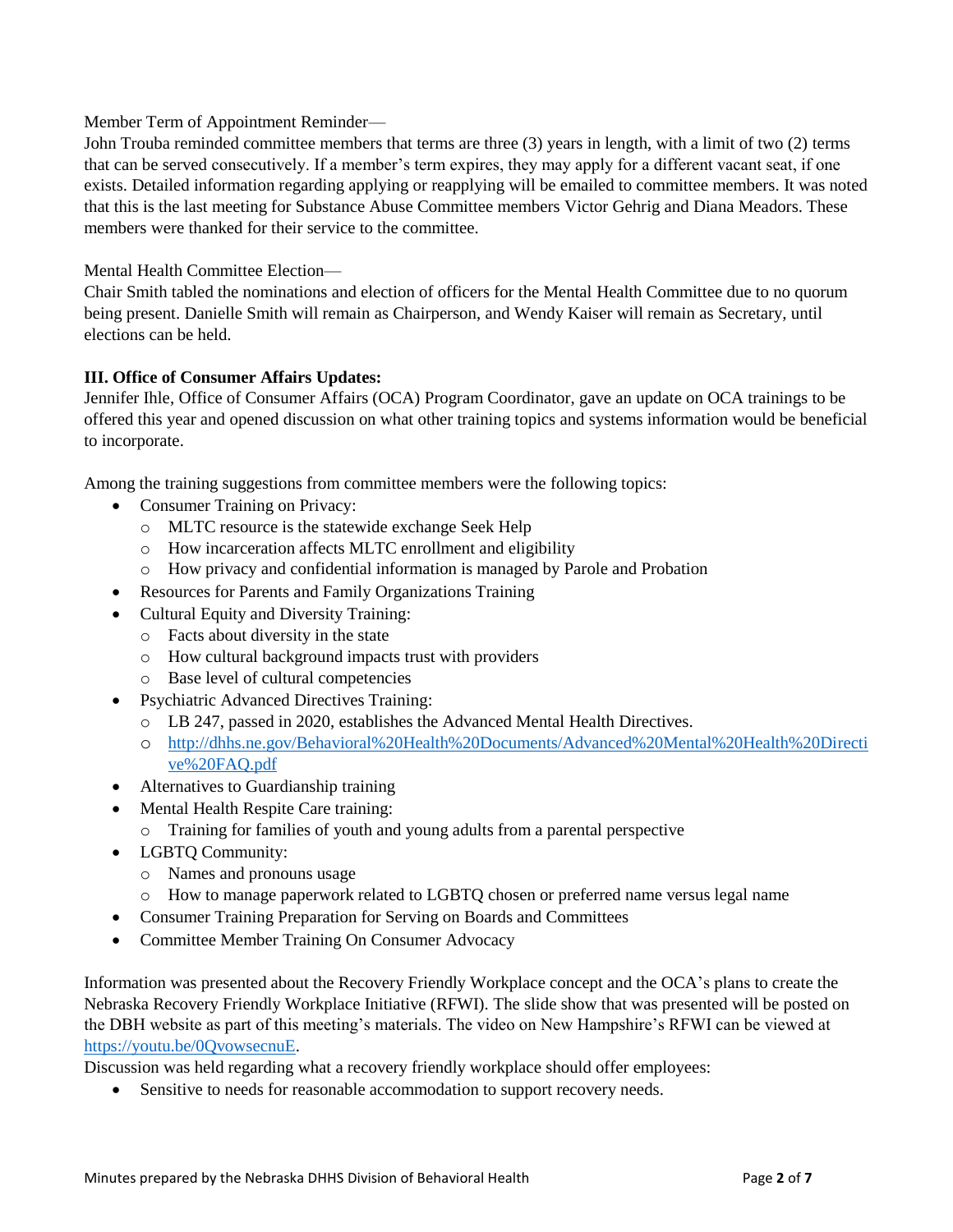- Staff are trained in how to ask for reasonable accommodations.
- Both management and staff have the same understanding and expectations.
- Supportive of Medication Assisted Treatment.
- Management trained in Crisis Intervention Team (CIT).
- Employee Assistance Program services are available through the employer.
- Employer sanctioned employee resource group for employees and families.
- Employee Resource Groups have approval to share information about availability of MAT and connecting with treatment avenues and public assistance such as MLTC.
- Business supports LB917 (2022), Senator Wayne's bill, which creates a state income tax credit available to businesses that employ felons.
- Review of workplace policies and procedures to be recovery friendly, for example corrections employees face limitations on job assignments due to a behavioral health condition.
- State level administrative service changes to support recovery.
- State licensing offices adopt policies and procedures that facilitate retention of licenses.
- State licensing offices adopt policies and procedures that facilitate reinstatement of licenses.

Committee members identified resources to assist with developing the RFWI and businesses/organizations that should among those approached and introduced to the RFWI:

- Connect with existing Employee Assistance Programs and healthcare groups, including for example, Union Pacific and MLTC Heritage Health providers.
- Utilize information collected by local organizations sponsoring Best Places to Work and recognition surveys.
- Partner with consumer organizations on outreach and presentations.
- Target existing businesses by partnering with Nebraska Secretary of State's office to share information through their regular communications activities.
- Target new businesses by working with community colleges and business recruitment organizations.
- Include agribusiness (the farming, management, production, and marketing of agricultural commodities).
- Include law enforcement and corrections organizations.
- Reach out to employers while many businesses are understaffed, as this may be a way to gain employees.

OCA will be forming a workgroup to identify a specific RFWI model to use in Nebraska, and ideally include consumers in this workgroup as well. Those committee members interested in serving on an RFWI workgroup include Diana Meadors, Jennifer Reyna, Margaret Damme, Robert Hutt, Kelli Means, Heather Bird, and Mike Tefft.

The OCA website can be found at [https://dhhs.ne.gov/Pages/Consumer-Advocacy.aspx.](https://dhhs.ne.gov/Pages/Consumer-Advocacy.aspx) Questions and comments regarding OCA and their activities can be emailed to [Brenda.moes@nebraska.gov](mailto:Brenda.moes@nebraska.gov) or [Jennifer.ihle@nebraska.gov.](mailto:Jennifer.ihle@nebraska.gov) The OCA can also be reached at 402-471-7736.

## **IV. PATH Grant**

Nebraska State PATH Contact John Trouba presented an overview of the Nebraska Projects for Assistance in Transition from Homelessness (PATH) program. Nebraska applies for an annual formula grant from the Substance Abuse and Mental Health Services Administration (SAMHSA) to provide funding to help reduce homelessness for individuals with serious mental illnesses, co-occurring substance use disorders, and who are experiencing homelessness or at imminent risk of becoming homeless. The Nebraska PATH program prioritizes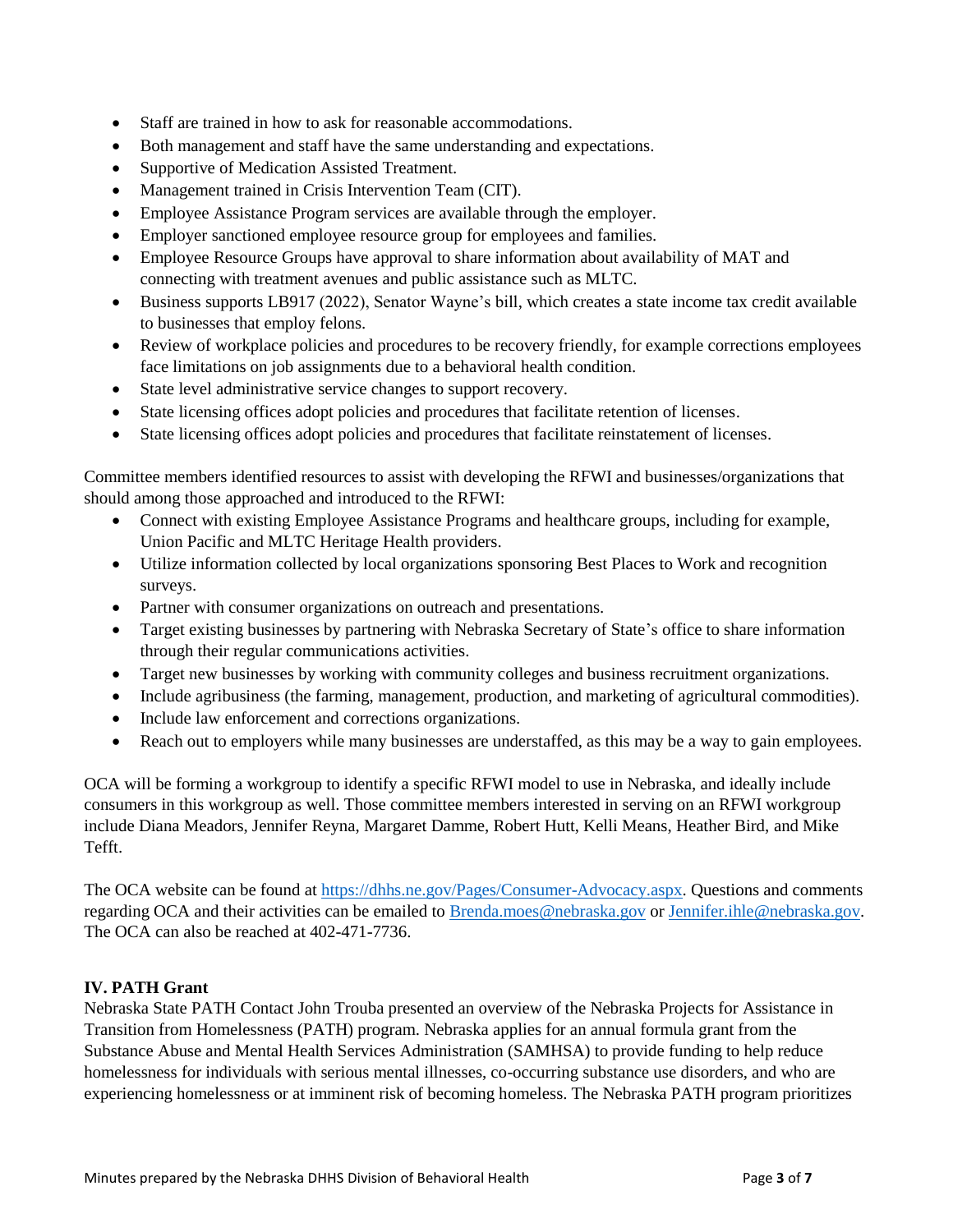services to meet individuals where they are at through persistent and consistent outreach and case management to connect individuals to mainstream services to secure safe and stable housing, improve their health, and live a selfdirected, purposeful life.

## **V. Public Comments:**

There were no public comments received during the morning Public Comment opportunity.

## **VI. Break**

## **VII. Block Grant Updates:**

Betty Jean Usher-Tate, DBH Data & QI Administrator, introduced the Substance Abuse and Mental Health Services Administration (SAMHSA) Mini Application and Priority Area Review for FY2022-FY2023. There are currently seven (7) priority areas for FY22/23 (priority #7: "Referral to services for persons with tuberculosis" is included for contractual purposes only; DBH does not generate any data on this point). Recent Medicaid expansion in Nebraska has resulted in lower numbers of populations served by DBH, as compared to previous years. Current data supporting each priority area was reviewed. These slides will be posted on the DBH website as part of this meeting's materials. The question was posed as to whether service providers would be able to post notice of upcoming consumer surveys for their clients, such as the ones used to support the block grant. DBH is looking into having flyers and/or QR codes available for future surveys.

## **VIII. Lunch—Lunch & Learn Presentation:**

Jessica Ern, MPH, from the University of Nebraska Medical Center's College of Public Health, presented "A Statewide Assessment of Mental and Behavioral Needs and Services among Children in Nebraska during the COVID-19 Pandemic".

### **IX. Director's Updates:**

Sheri Dawson, Director of the Department of Health and Human Services Division of Behavioral Health (DBH), thanked members of the committees for attending today's meeting.

May is Mental Health Awareness Month. This year will be the 15th Annual Pony Express Ride for Children's Mental Health Awareness ride across Nebraska. The event starts in Scotts Bluff on May 18th and ends in Lincoln on May 21st. Activities and awareness messages will also be posted through social media and FaceBook Live sessions.

Narcan – The state is reemphasizing the process on prescribing and dispensing Narcan across the state. There are currently 61 pharmacies across Nebraska that dispense Narcan to those with prescriptions, such as first responders and at-risk individuals.

Opioid Settlement – The office of the Nebraska Attorney General is organizing Opioid Settlement Remediation Advisory Committee and subcommittee groups to plan for use of the Opioid Remediation Settlement. Nebraska anticipating receiving up to \$110 million over a period of up to 18 years. Meetings are open to the public. The DHHS website with more information is [https://dhhs.ne.gov/Pages/Opioid-Settlement-Workgroup.aspx.](https://dhhs.ne.gov/Pages/Opioid-Settlement-Workgroup.aspx)

DHHS is partnering with the Veterans Administration on the SAMHSA/Veterans Administration Suicide Challenge. The goal of this group is to develop an action plan to prevent the suicides of veterans.

988 and the National Suicide Prevention Lifeline—988 is a national effort, organized at the state level, to meet the growing need for crisis intervention and save lives. In July 2022, 988 will become the national three-digit dialing code for the National Suicide Prevention Lifeline. More information can be found on the DHHS website at [https://dhhs.ne.gov/Pages/988.aspx.](https://dhhs.ne.gov/Pages/988.aspx)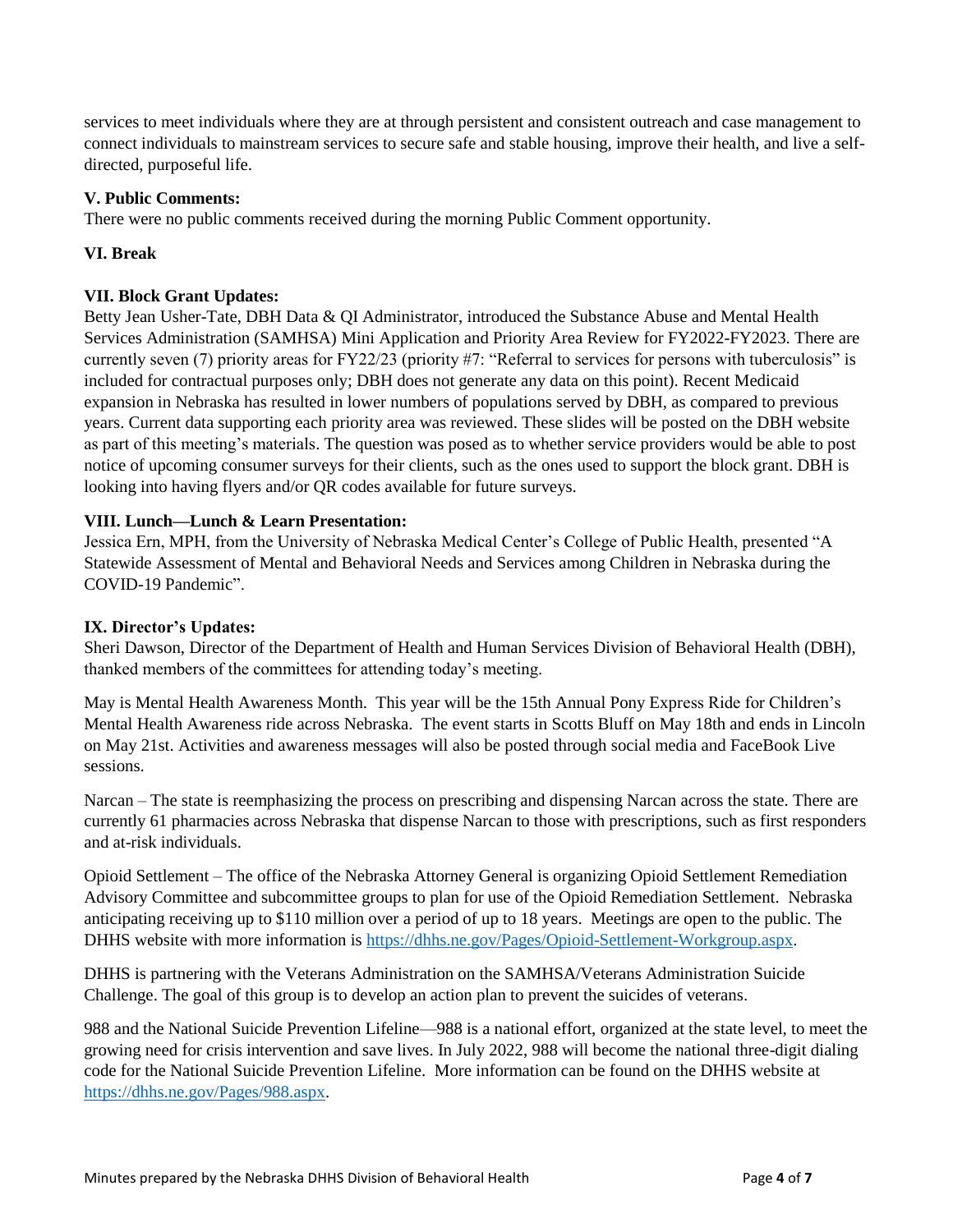DBH Strategic Plan – The DHHS Behavioral Health Strategic Plan 2022-2024 presents information about a crosssystems understanding of resources and the continuum of prevention, treatment and recovery, including earlier intervention and prevention needs. The plan is on the DBH website at [https://dhhs.ne.gov/Behavioral%20Health%20Documents/DBH%20Strategic%20Plan%202022-2024.pdf.](https://dhhs.ne.gov/Behavioral%20Health%20Documents/DBH%20Strategic%20Plan%202022-2024.pdf)

Emergency Protective Custody – DBH and our partners are reviewing how the Tribal and Mental Health Boards processes and existing state statute language align. This is an opportunity to identify recommendations for proposed legislation to improve processes. In addition, we are reviewing Nebraska's Outpatient Competency Restoration service, a community-based outpatient service, and state statutes again to search for opportunities to improve processes.

System Flow – DBH is reviewing system flow, the movement between the state treatment facilities and the community, in terms of available bed capacity. Recent impacts on system flow include a growing court ordered treatment wait list, remodel work at the Lincoln Regional Center to remove ligature risks which has reduced the number of beds available, COVID impacts, and disruptions caused by assaultive behavior. With our partners, we are working to get out in front of issues which fuel criminal justice involvement and the court order wait list by investigating strategies such as diversion and prevention, municipal jail in-reach activities and outpatient competency restoration.

## **X. Public Comments:**

At the afternoon Public Comment opportunity, Brad Muerrens, Public Policy Director with Disability Rights of Nebraska introduced himself, shared information about his organization, and discussed several Legislative bills surrounding behavioral health issues that his organization is monitoring.

### **XI. Break**

## **XII. Director's Updates-Continued:**

Director Dawson resumed her Director's Update to engage committee members in a discussion about how to best integrate lived experience, that voice which is critical to this discussion, into the following activities:

• 988 Messaging:

Director Dawson introduced Michelle Nunemaker, DBH System of Care Administrator, to report on the work of the 988 Workgroups to implement the 988 crisis intervention line. In July 2022, 988 will become the national three-digit dialing code for the National Suicide Prevention Lifeline. Members identified community engagement activities to share information about the 988 crisis intervention line. Recommended channels to Get Information and Updates Out into the Community included: Distribute materials to consumers, service providers, hospitals and treatment facilities; Sponsor booths at county fairs to share information and opportunities to promote meaningful conversations; Sponsor Public Service Announcements for radio and community cable channels; Sponsor campaign teams to distribute information at Farmers Markets, car shows, etc.; Create a 988 corn maze; Sponsor a display and campaign teams at Huskers and other college athletic events; and, Distribute updates to current warm and crisis lines.

Members recommended the 998 Workgroups create and make available resource information materials appropriate for varied venues and communication modes and in several languages. This includes: Development of targeted leaflets and information materials, including social media-ready graphics; Create digital Public Service Announcements; Brand all information materials with QR codes to provide links to additional information; Giveaway items for service providers; T-Shirt/merchandise for providers to wear on designated days by their agencies; and, Customizable branded prevention and diversion signage.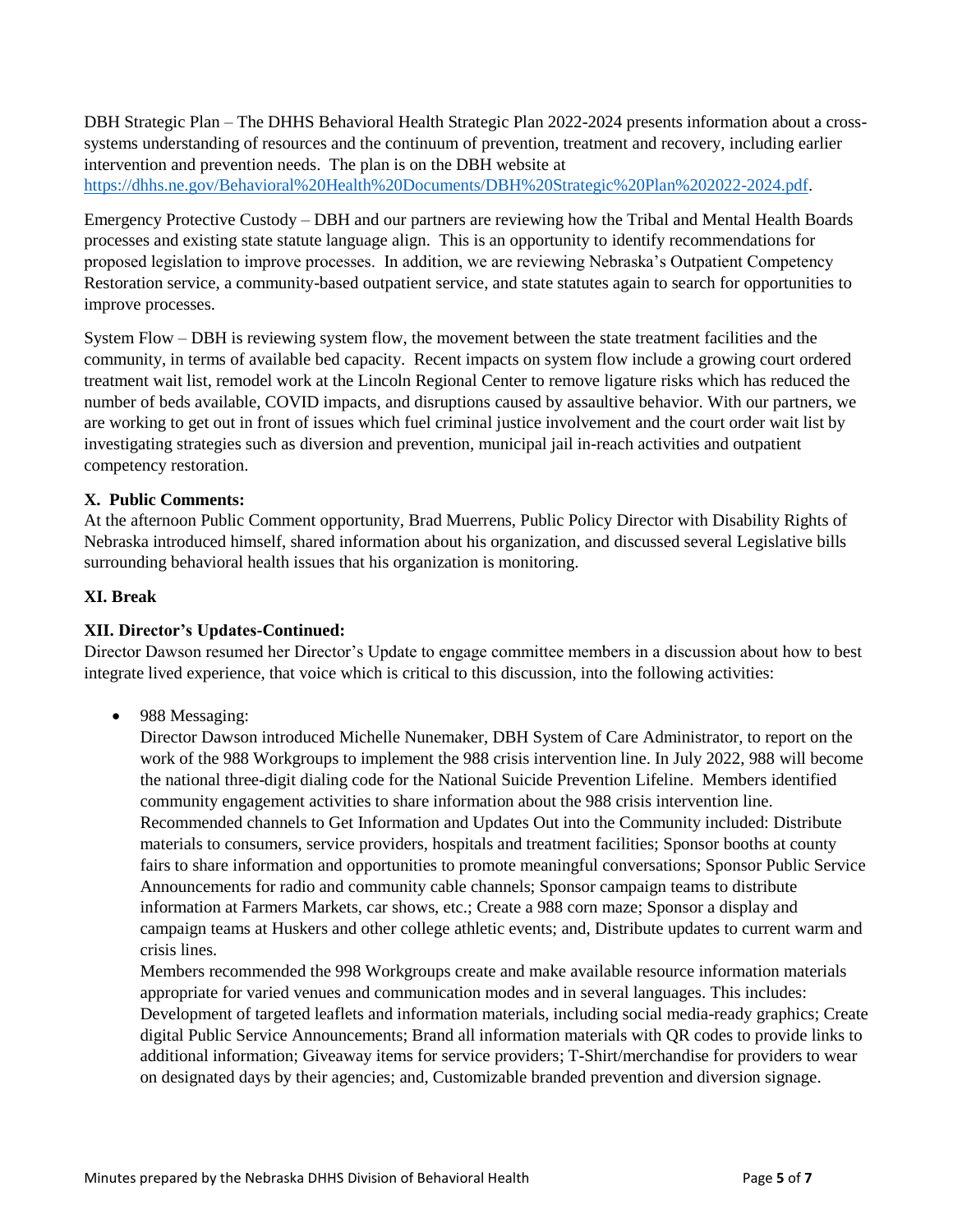Members identified recommended events for committee members and stakeholder to spread the word about the 988 crisis intervention line and also the transition to the new 988 three-digit dialing code. These include: Elevator speeches to share at association and community meetings; July 29th Disability Pride Day in Lincoln; community Cinco de Mayo events; October 7th Project Connect; Veterans Affairs sponsored events; events at all colleges/universities across the state; Professional association training events; Jails and prison; Mental health and substance use treatment institutions; Probation sponsored events; State agencies' local service networks events; State agencies' community partner (such as Department of Education share with school Resource Officers); and, within state agency human resources offices.

• Defining Lived Experience within the context of RFWI:

Committee members discussed ways in which an individual with lived experience is defined. These individuals have received behavioral health services and maintained a level of wellness, including the areas of physical health and justice involvement.; anyone with a behavioral health diagnosis; caregivers, loved ones, and guardians.

Ideally, individuals with lived experience could be a valuable voice in RFWI activities, such as serving on related committees and meetings and offering insight and feedback. These individuals may benefit from having education on what it means to serve in these capacities, and possibly have a mentor to guide them. Listening sessions for professionals from consumers could increase the knowledge of why people with lived experience are important to the face of behavioral health.

 How we measure outcomes and change in systems transformation: Some of the potential outcomes from systems transformation include fewer people on waitlists, Olmstead compliance, consistency in maintaining the same care team, corrections and behavioral health working together in accessing/providing services, increased workforce/retained staff, incentives to community providers for accepting walk-ins, law enforcement trained in crisis intervention, increased technology resources and telehealth utilization, decreased criminalization of behavioral health needs.

# **XIII. Meeting Wrap Up**

### Committee Announcements**—**

There were no additional announcements from the committees. No additional business was identified by members.

Staff Announcements—

Jeri Keller-Heuke, DBH Administrative Technician, will be contacting traveling members to complete expense reimbursement forms.

The next meeting will be held on Thursday, August 18, 2022 at the Lancaster County Extension Office at 444 Cherrycreek Road, Lincoln, NE 68528.

Future Agenda Items—

Committee members identified four topics they would be interested in having on a future meeting agenda:

- Behavioral Health 101 The landscape of the Nebraska Behavioral Health System;
- A presentation by DHHS Medicaid Long Term Care on behavioral health services offered by Heritage Health;
- Lunch & Learn presentation by Disability Rights of Nebraska; and,